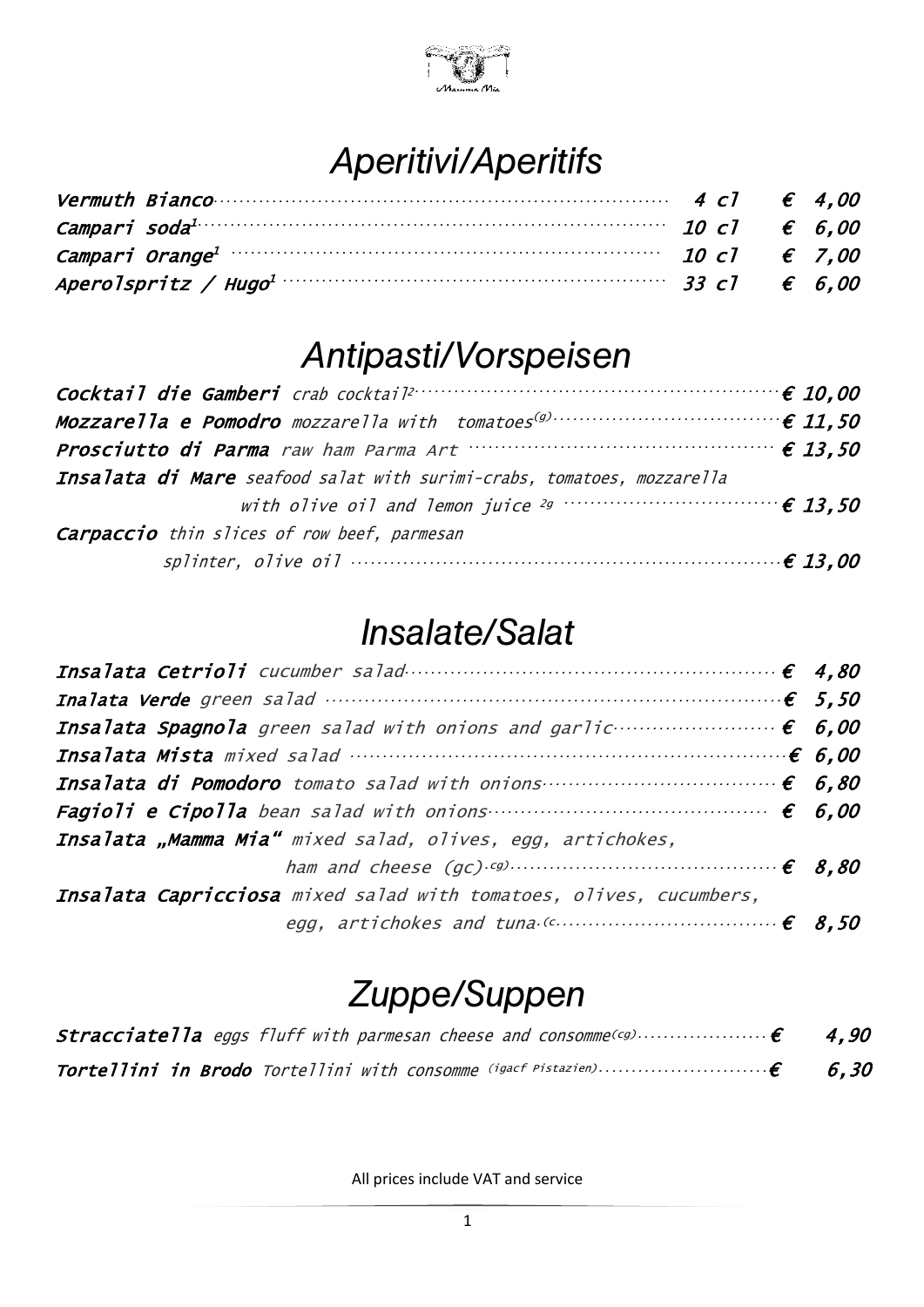

# *Spaghetti(a)*

|                                                                                                                      | 6,60                  |
|----------------------------------------------------------------------------------------------------------------------|-----------------------|
|                                                                                                                      | 7,30                  |
| Spaghetti Aglio e Olio with olive oil and garlic (spicy) $\epsilon$ 6,50                                             |                       |
| <b>Spaghetti Bologna</b> with meat sauce $\left(1, \ldots, 1\right)$ contains the set of $\left(1, \ldots, 0\right)$ |                       |
| <b>Spaghetti Carbonara</b> with bacon, egg and cream <sup>(cg)</sup> contains $\epsilon$ 8,20                        |                       |
| Spaghetti Vongole with mussels, garlic and tomatoes(ni)                                                              | $\epsilon$ 9,40       |
| Spaghetti Mediterraneo with garlic, olives , capers,                                                                 |                       |
| anchovies and tomatoes (i)                                                                                           | $\epsilon$ 8,00       |
| Spaghetti Rusticana with ham, cream, peas,                                                                           |                       |
|                                                                                                                      |                       |
|                                                                                                                      |                       |
| Spaghetti Marinara with garlic seafood tomato sauce (in)<br>$\cdots \epsilon$                                        | 9,70                  |
| Spaghetti "Mamma Mia" with bacon, onions and tomato                                                                  |                       |
| sauce (slightly spicy)(ijfg)                                                                                         | $\epsilon$ 9,80       |
| Spaghetti Chef with raw ham Parma Art, onions, mushrooms,                                                            |                       |
|                                                                                                                      |                       |
|                                                                                                                      |                       |
| Spaghetti al Tonno with tuna , onions and tomatoes(in)                                                               | $\epsilon$ 9,20       |
| Spaghetti Ammatriciana with bacon, onions and tomato                                                                 |                       |
|                                                                                                                      | $\cdot \epsilon$ 8,50 |

# *Penne/Rigatoni(a)*

| <b>Penne Napoli</b> with tomato sauce(i) $\cdots$ $\cdots$ $\cdots$ $\cdots$ $\cdots$ $\cdots$ $\cdots$ $\cdots$ $\in$ 6,60 |  |
|-----------------------------------------------------------------------------------------------------------------------------|--|
| <b>Penne dell'Alpino</b> with capers, olives, garlic and tomatoes $(i)$ $\epsilon$ 7,50                                     |  |
|                                                                                                                             |  |
| Penne alla Contadina with onions , mushrooms, peas,                                                                         |  |
|                                                                                                                             |  |
|                                                                                                                             |  |
|                                                                                                                             |  |
| Penne Pastissada with cream, mushrooms, peas, carrots, garlic                                                               |  |
|                                                                                                                             |  |
|                                                                                                                             |  |
|                                                                                                                             |  |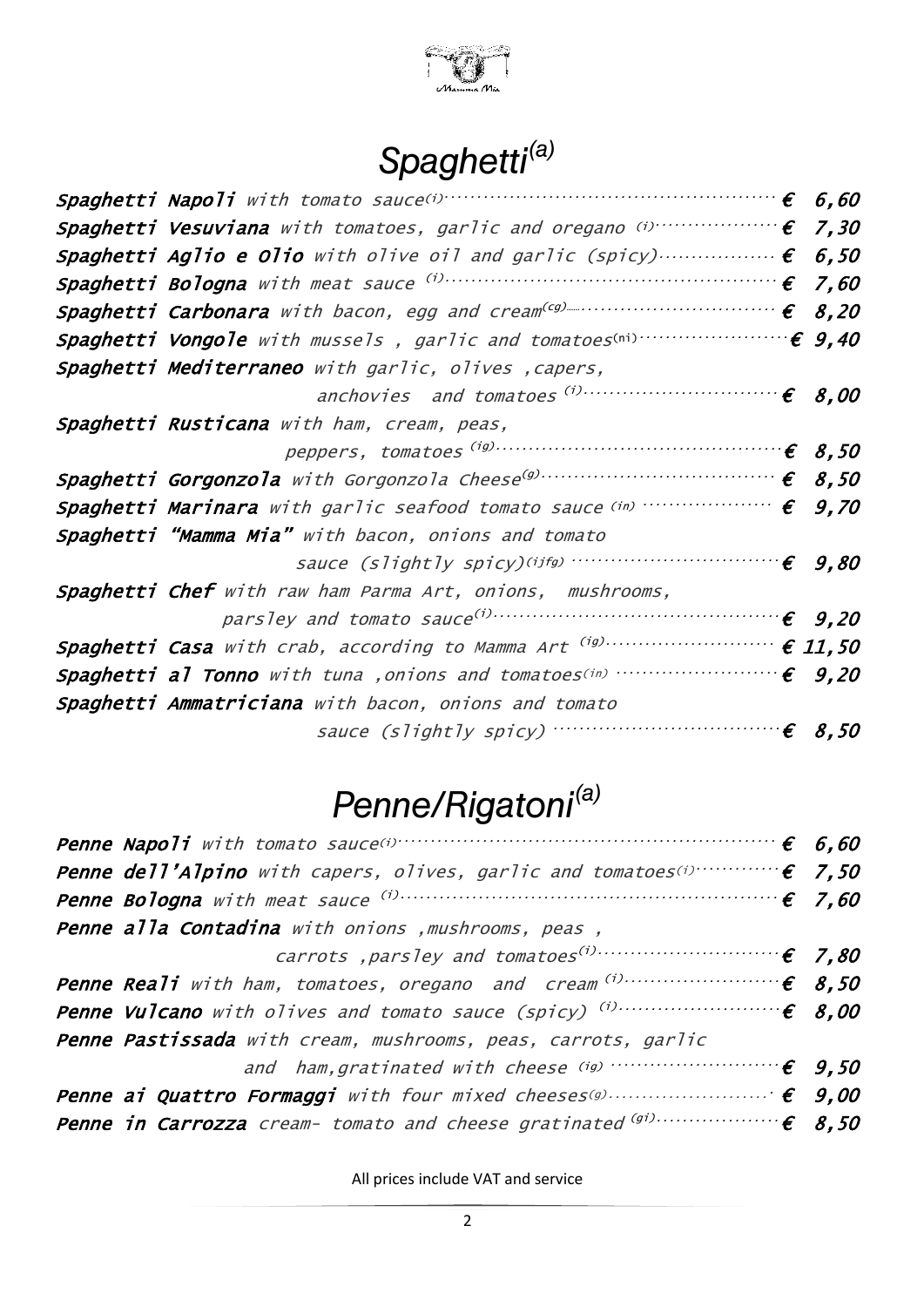

# *Tagliatelle/Bandnudeln(cga)*

| Tagliatelle Panna e Prosciutto with cream and ham $\cdots$ $\cdots$ $\cdots$ $\cdots$ $\in$ 8,80   |  |
|----------------------------------------------------------------------------------------------------|--|
| Tagliatelle Boscaiola with cream , ham, peas, carrots                                              |  |
| garlic and parsley $\cdots$ $\cdots$ $\cdots$ $\cdots$ $\cdots$ $\cdots$ $\cdots$ $\in$ 9.80       |  |
| Tagliatelle al Forno mushrooms, peas and aurora sauce -                                            |  |
| gratinated with cheese $\cdots$ and $\vdots$ 9.50                                                  |  |
| Tagliatelle al Salmone with smoked salmon, cream and onions $\cdots \cdots \in 11,80$              |  |
| <b>Tagliatelle ai funghi</b> with porcini mushrooms, garlic and parsley(g) $\cdot \cdot \in 12,50$ |  |

# *Tortellini(igacf Pistazien)*

# *Pizze(agc)*

|                                                                                        | normal              | groß         |
|----------------------------------------------------------------------------------------|---------------------|--------------|
| Pizza Margherita with cheese and tomatoes $\cdots$ $\cdots$ $\cdots$ $\cdots$          | 7,20                | 10,20        |
| Pizza Cipolla with cheese, tomatoes and peppers $\cdots$                               | 7,50                | <i>10,50</i> |
| Pizza Napol with cheese, tomatoes and anchovies<br>$\cdot \cdot \boldsymbol{\epsilon}$ | 7,70                | <i>10,70</i> |
| Pizza Paprica cheese, tomatoes and peppers.<br>$\boldsymbol{\epsilon}$                 | 7.70                | <i>10,70</i> |
| Pizza Funghi with cheese, tomatoes and mushrooms<br>$\boldsymbol{\epsilon}$            | 7,70                | <i>10,70</i> |
| Pizza Romana mit Käse, Tomaten und Artischocken $\cdots$                               | 7,70                | <i>10,70</i> |
| Pizza Boscaiola with cheese, tomatoes, mushrooms,                                      |                     |              |
| garlic and parsley $\cdots$ $\vdots$                                                   | 8.00                | 11,00        |
| <b>Pizza Piccante</b> cheese, tomatoes, peppers and hot pepper $\cdots$ $\epsilon$     | 8,00                | <i>11,00</i> |
| Pizza Prosciutto with cheese, tomatoes and ham $\cdots$                                | 8,40                | 11,40        |
| Pizza Salami with cheese, tomatoes and salami $\cdots$ $\cdots$                        | 8,40                | 11,40        |
| <b>Pizza Siciliana</b> cheese, tomatoes, capers, anchovies, olives $\epsilon$          | 8,70                | 11,70        |
|                                                                                        | 8,50                | <i>11,50</i> |
| <b>Pizza Milano</b> with cheese, tomatoes, mushrooms and ham $\cdots \cdots \in$       | 8,50                | 11,50        |
| Pizza Pazzariella with tomatoes, eggs, olives and capers<br>$\boldsymbol{\epsilon}$    | 8,90                | 11,90        |
| Pizza Pizzaiolo with cheese, tomatoes, ham , peppers,                                  |                     |              |
|                                                                                        | 8,80                | 11,80        |
| Pizza Tonno with cheese, tomatoes, tuna and onions <sup>(n)</sup><br>€                 | <i><b>10.00</b></i> | <i>13,00</i> |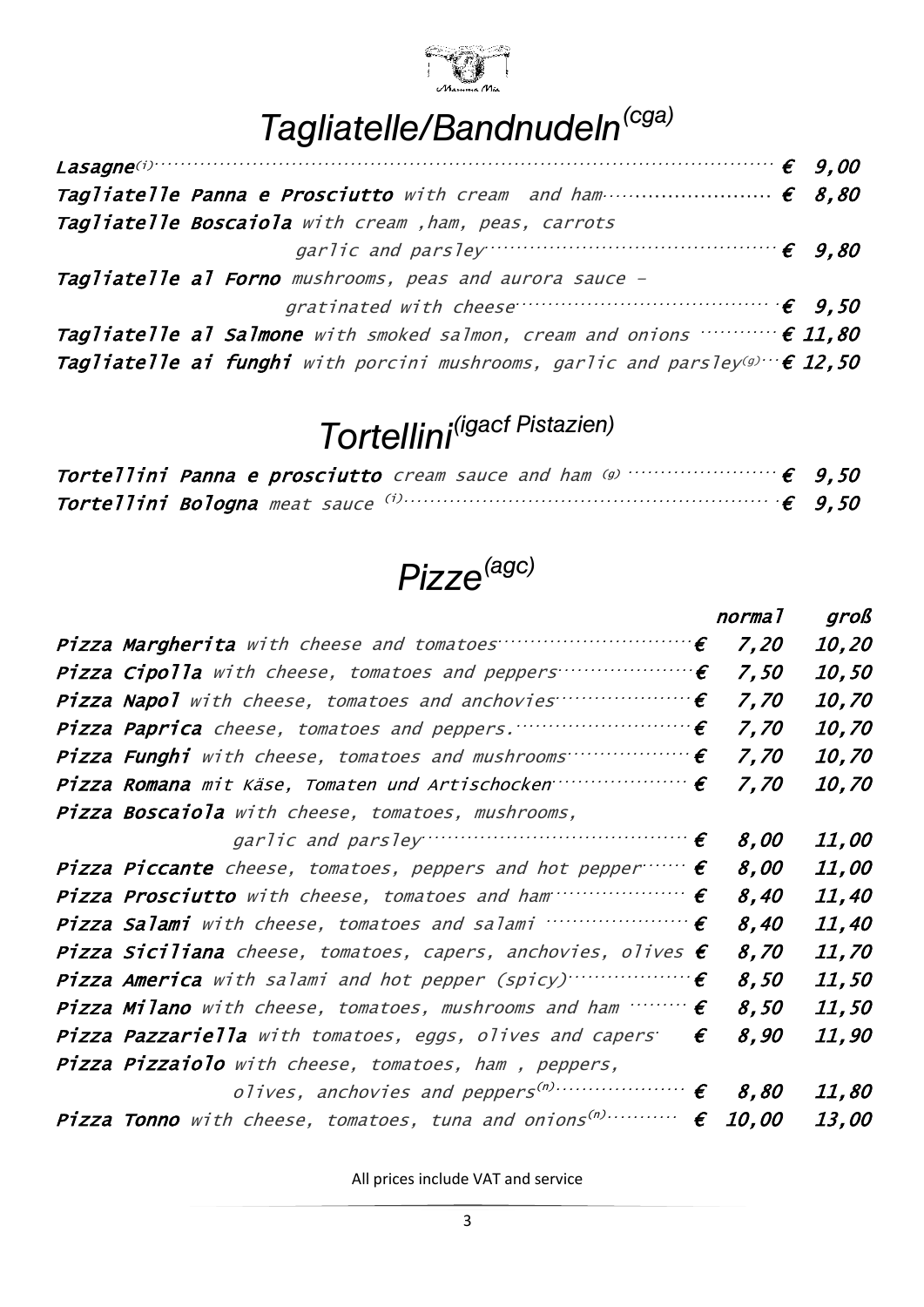

normal groß

| Pizza Fondue with cheese, ham, mushrooms, artichokes,                                               |      |              |
|-----------------------------------------------------------------------------------------------------|------|--------------|
| anchovies, capers, olives and garlic $\cdots$ $\cdots$ $\cdots$ $\cdots$ $\cdots$                   | 9,00 | 12,00        |
| Pizza dell'Italiano with cheese, tomatoes, peppers, artichokes,                                     |      |              |
| capers, peppers, olives, anchovies and garlic $\omega \cdot \boldsymbol{\epsilon}$                  | 8,90 | 11,90        |
| <b>Pizza Hawaii</b> with cheese, tomatoes, ham and pineapple <sup>(2)</sup> $\epsilon$              | 8,80 | 11,80        |
| <b>Pizza Mozzarella</b> with mozzarella, tomatoes and basil. $\cdots$ $\in$                         | 9,00 | 12,00        |
| Pizza Calzone filled with cheese, tomatoes,                                                         |      |              |
| ham and mushrooms $\cdots$ . $\epsilon$                                                             | 9,00 | 12,00        |
| <b>Pizza Sole</b> with cheese, tomatoes, ham, artichokes,                                           |      |              |
| asparagus and egg $\cdots$ and $\epsilon$                                                           | 9,00 | <i>12,00</i> |
| Pizza Casa mit Käse, Tomaten, Vorderschinken, Artischocken,                                         |      |              |
| Spargel und Thunfisch                                                                               | 9,00 | <i>12,00</i> |
| Pizza "Mamma Mia" with cheese, tomatoes, salami, ham,                                               |      |              |
| mushrooms, olives, artichokes                                                                       |      |              |
| and hot peppers $\cdots$ $\cdots$ $\cdots$ $\cdots$ $\cdots$ $\cdots$ $\in$ 9,20 12,20              |      |              |
| <b>Pizza Marinara</b> with cheese, tomatoes, garlig                                                 |      |              |
| and seafood $\cdots$ and seafood $13,30$                                                            |      |              |
| Pizza Quattro Formaggi with tomatoes and                                                            |      |              |
| vor various cheeses $\cdots$ $\cdots$ $\cdots$ $\cdots$ $\cdots$ $\in$ $\qquad$ 9,30 $\qquad$ 12,30 |      |              |
| Pizza Quattro Stagioni with cheese, tomatoes, salami, ham,                                          |      |              |
| peppers and, mushrooms $\cdots$ $\vdots$ 9,30 12,30                                                 |      |              |
| Pizza Fantasia with cheese, tomatoes, ham, salami,                                                  |      |              |
| peppers, mushrooms, asparagus, artichokes,                                                          |      |              |
| olives, mussels and hot peppers $f: [0, 00]$                                                        |      | <i>13,00</i> |
| <b>Pizza Gamberetti</b> with cheese, tomatoes, crabs, garlic $\cdots$ <b>f</b> 11,30 14,30          |      |              |
| <b>Pizza Europa</b> with mozzarella, tomato slices and basil $\cdots$ $\cdots \in$ <b>9,80</b>      |      | 12,80        |
| Pizza Parma mit Käse, Tomaten und Schinken nach Parma-Art $\cdots \in 10,00$                        |      | <i>13,00</i> |
| Pizza Parma Rucola with cheese, tomatoes, and                                                       |      |              |
| raw Parma-style ham $\epsilon$ 11,00                                                                |      | 14,00        |
| <b>Pizza Salamino</b> eith cheese tamateos and spicy salami $\epsilon$ <b>9,50</b>                  |      | 12,50        |
| Pizza Picnic with cheese, tomatoes, ham, salami,                                                    |      |              |
| mushrooms, anchovies, capers, artichokes and                                                        |      |              |
| eggs - filled in double doug $\cdots$ $\cdots$ $\cdots$ $\cdots$ $\in$ 12,80                        |      | <i>15,80</i> |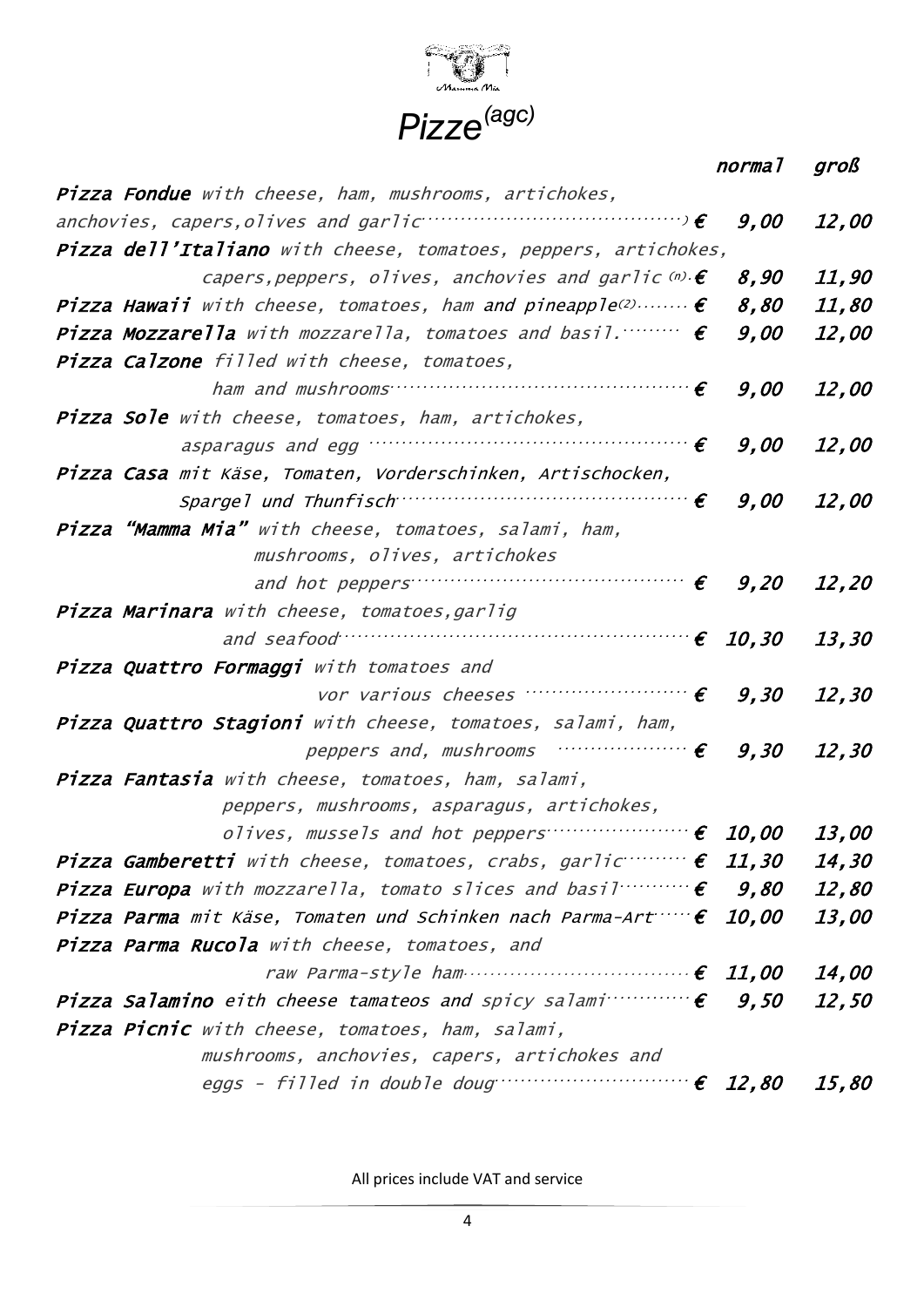

### *Carni/Fleischgerichte-Schwein*

| Scaloppine al Limone Escalope of swine lemon sauce (a)                                     | $\epsilon$ 14,80 |
|--------------------------------------------------------------------------------------------|------------------|
| Scaloppine al Vino Bianco Escalope of swine white wine sauce $\cdots$ $\cdots$ $\in$ 14,80 |                  |
|                                                                                            |                  |
| Bistecchine Fantasia Escalope of swine with cream,                                         |                  |
|                                                                                            |                  |
| Scaloppa Bolognese Escalope of swine with ham and cheese                                   |                  |
| überbacken In Tomatensauce <sup>(gac)</sup>                                                |                  |
| Cotoletta alla Pizzaiola Escalope of swine in with anchovies, capers                       |                  |
| olives, oregano and tomato sauce $\cdots$ $\epsilon$ 16,00                                 |                  |
| Saltimbocca alla Romana Escalope of swine white wine                                       |                  |
| sauce with sage and raw Parma-style ham $\epsilon$ 16,50                                   |                  |
|                                                                                            |                  |

### *Carni/Fleischgerichte-Rind*

| Bistecca di Roastbeef Roastbeef loin with mushrooms, cream $\left(9, \ldots, 1\right) \in 24,00$ |  |
|--------------------------------------------------------------------------------------------------|--|
|                                                                                                  |  |
| Bistecca al Pepe Verde Rinderlende in Sahne mit grünem Pfeffer $(jg) \cdots \in 24.00$           |  |
| Bistecca Guarnita Rinderlende in Tomatensauce mit Steinpilzen und                                |  |
|                                                                                                  |  |

#### *Pesce/Fisch*

| <b>Calamari alla Griglia</b> grilled squid $\cdots$ $\cdots$ $\cdots$ $\cdots$ $\cdots$ $\cdots$ $\in$ 18,50             |  |  |
|--------------------------------------------------------------------------------------------------------------------------|--|--|
| <b>Calamari alla Marinara in</b> squid in tomato sauce and vegetables <sup>(i)</sup> $\epsilon$ 18,80                    |  |  |
| Scampi alla Griglia scampi with grilled $\cdots$ $\cdots$ $\cdots$ $\cdots$ $\cdots$ $\in$ 26.00                         |  |  |
|                                                                                                                          |  |  |
| Sonderwünsche:                                                                                                           |  |  |
| Knoblauch, Zwiebeln $\cdots$ $\cdots$ $\cdots$ $\cdots$ $\cdots$ $\cdots$ $\cdots$ $\cdots$ $\cdots$ $\cdots$ $\in$ 0,30 |  |  |
| Peperoni, Artischocken, Paprika, Käse, Champignons, Kapern,                                                              |  |  |
|                                                                                                                          |  |  |
| Parmaschinken, scharfe Salami, Krabben, Thunfisch Meeresfrüchte $\cdots \in 2,00$                                        |  |  |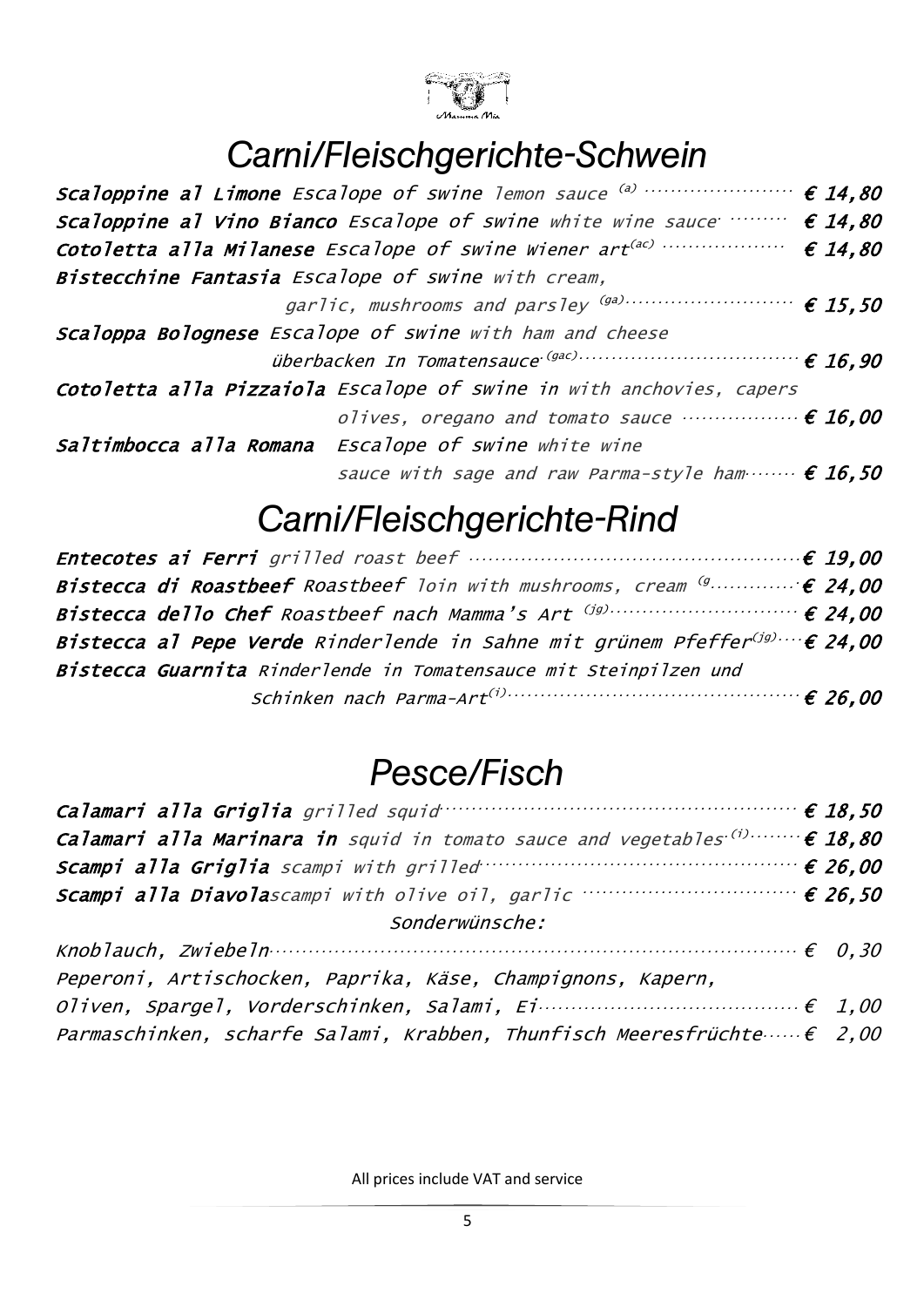

## Warme Gätrenke

| $\tau$ ee $\cdots$ $\epsilon$ 3.00           |  |
|----------------------------------------------|--|
| Cappuccino $\epsilon$ 3.20                   |  |
| Latte Macchiato $\cdots$ and $\epsilon$ 4.00 |  |

#### Vini Bianchi Rosato/Weißweine-Rosé

|                                                                                                                                                                                                                               | 1/8Ltr. $\frac{1}{4}$ Ltr. |
|-------------------------------------------------------------------------------------------------------------------------------------------------------------------------------------------------------------------------------|----------------------------|
|                                                                                                                                                                                                                               |                            |
| Casa bianco component contracto contracto contracto contracto contracto contracto contracto contracto contracto contracto contracto contracto contracto contracto contracto contracto contracto contracto contracto contracto |                            |
| Pinot Grigio                                                                                                                                                                                                                  |                            |
| Lugana $\epsilon$ 8,50 $\epsilon$ 8,50                                                                                                                                                                                        |                            |

### **Vini Rossi/Rotweine**

|                                                                                                                                       | 1/8Ltr. $\frac{1}{4}$ Ltr. |
|---------------------------------------------------------------------------------------------------------------------------------------|----------------------------|
| Casa Rosso $\cdots$ $\cdots$ $\cdots$ $\cdots$ $\cdots$ $\cdots$ $\cdots$ $\cdots$ $\cdots$ $\cdots$ $\cdots$ $\in$ 3, 50 $\in$ 6, 50 |                            |
| Lambrusco <sup>.</sup> $\epsilon$ 6,50 $\epsilon$ 6,50                                                                                |                            |
| Montepulciano $\cdots$ $\cdots$ $\cdots$ $\cdots$ $\cdots$ $\cdots$ $\cdots$ $\cdots$ $\cdots$ $\cdots$ $\in$ 4,00 $\in$ 7,80         |                            |
| <i>Chianti</i> $\cdot$ ∈ 8,50 $\in$ 8,50                                                                                              |                            |

#### **Birre/Biere**

| Erlbräu Export $\cdots$ $\cdots$ $\cdots$ $\cdots$ $\cdots$ $\cdots$ $\cdots$ $\cdots$ $\cdots$ $\cdots$ $\cdots$ $\cdots$ $\cdots$ $\cdots$ $\cdots$ $\cdots$ $\cdots$ $\cdots$ $\cdots$ $\cdots$ $\cdots$ $\cdots$ $\cdots$ $\cdots$ $\cdots$ $\cdots$ $\cdots$ $\cdots$ $\cdots$ $\cdots$ $\cdots$ $\cdots$ $\cdots$ $\cdots$ $\$ |  |
|--------------------------------------------------------------------------------------------------------------------------------------------------------------------------------------------------------------------------------------------------------------------------------------------------------------------------------------|--|
|                                                                                                                                                                                                                                                                                                                                      |  |
|                                                                                                                                                                                                                                                                                                                                      |  |
| Erlbräu Pils (Flasche) $\cdots$ (expansion of the $0.331$ $\in$ 4.10                                                                                                                                                                                                                                                                 |  |
| Erlbräu Weizen (Leicht dunkel Alkoholfrei) $\cdots$ $\cdots$ $\cdots$ $\cdots$ 0,501 $\epsilon$ 4,30                                                                                                                                                                                                                                 |  |
|                                                                                                                                                                                                                                                                                                                                      |  |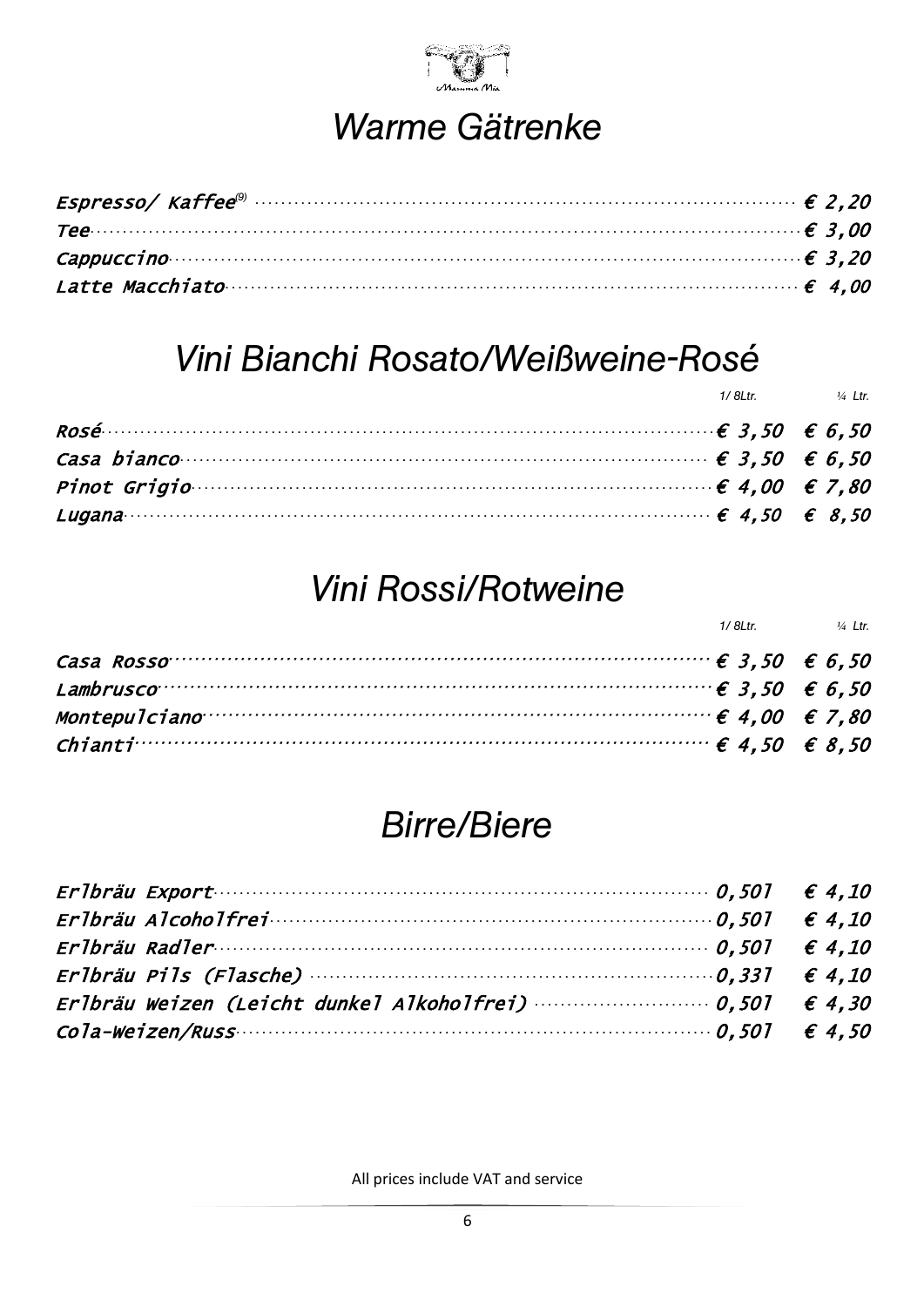

#### Erfrischungsgetränke

| Coca Cola <sup>(1,3.9)</sup> ∴ ∴ ∴ ∴ ∴ ∴ ∴ ∴ ∴ ∴ ∴ ∴ ∴ ∴ ∴ ∴ ∴ ∈ 3,00 € 4,30<br>Saftschorle $\epsilon$ 3,00 $\epsilon$ 4,30<br>$\mathit{S\textsf{a}fte}\qquad \qquad \mathit{6} 3,50 \quad \mathit{6} 5,00$ | 02 Ltr. 04 Ltr. |  |
|-------------------------------------------------------------------------------------------------------------------------------------------------------------------------------------------------------------|-----------------|--|
|                                                                                                                                                                                                             |                 |  |
|                                                                                                                                                                                                             |                 |  |
|                                                                                                                                                                                                             |                 |  |
|                                                                                                                                                                                                             |                 |  |
|                                                                                                                                                                                                             |                 |  |
|                                                                                                                                                                                                             |                 |  |
|                                                                                                                                                                                                             |                 |  |
|                                                                                                                                                                                                             |                 |  |
|                                                                                                                                                                                                             |                 |  |

#### Alcolici/Spirituosen

| Amaretto $\cdots$ $\cdots$ $\cdots$ $\cdots$ $\cdots$ $\cdots$ $\cdots$ $\cdots$ $\cdots$ $\cdots$ $\cdots$ $\cdots$ $\cdots$ $\cdots$ $\cdots$ $\cdots$ $\cdots$ $\cdots$ $\cdots$ $\cdots$ $\cdots$ $\cdots$ $\cdots$ $\cdots$ $\cdots$ $\cdots$ $\cdots$ $\cdots$ $\cdots$ $\cdots$ $\cdots$ $\cdots$ $\cdots$ $\cdots$ $\cdots$ $\$ |  |
|-----------------------------------------------------------------------------------------------------------------------------------------------------------------------------------------------------------------------------------------------------------------------------------------------------------------------------------------|--|
| Amaro Averna $\cdots$ $\cdots$ $\cdots$ $\cdots$ $\cdots$ $\cdots$ $\cdots$ $\cdots$ $\cdots$ $\cdots$ $\cdots$ $\cdots$ $\cdots$ $\cdots$ $\in$ 3.80                                                                                                                                                                                   |  |
| Cynar $\sqrt{2}$ c1. $\in$ 3,50                                                                                                                                                                                                                                                                                                         |  |
|                                                                                                                                                                                                                                                                                                                                         |  |
| Ramazzotti $\epsilon$ 3,90                                                                                                                                                                                                                                                                                                              |  |
|                                                                                                                                                                                                                                                                                                                                         |  |
| Fernet Branca/Menta $\cdots$ expansion of the set of $\ell$ and $\ell$ and $\ell$ and $\ell$ and $\ell$ and $\ell$ and $\ell$ and $\ell$ and $\ell$ and $\ell$ and $\ell$ and $\ell$ and $\ell$ and $\ell$ and $\ell$ and $\ell$ and $\ell$ and $\ell$ and $\ell$ and                                                                   |  |
| Vecchia Romagna $\cdots$ $\cdots$ $\cdots$ $\cdots$ $\cdots$ $\cdots$ $\cdots$ $\cdots$ $\cdots$ $\cdots$ $\cdots$ $\cdots$ $\in$ 4.50                                                                                                                                                                                                  |  |
| Grappa Prosecco $\cdots$ $\cdots$ $\cdots$ $\cdots$ $\cdots$ $\cdots$ $\cdots$ $\cdots$ $\cdots$ $\cdots$ $\cdots$ $\cdots$ $\cdots$ $\in$ 6,50                                                                                                                                                                                         |  |
| Whiskey Scotch $\cdots$ $\cdots$ $\cdots$ $\cdots$ $\cdots$ $\cdots$ $\cdots$ $\cdots$ $\cdots$ $\cdots$ $\cdots$ $\cdots$ $\cdots$ $\in$ 6,50                                                                                                                                                                                          |  |

In Bezug auf Lebensmittelunverträglichkeit stehen wir jederzeit zur Verfügung